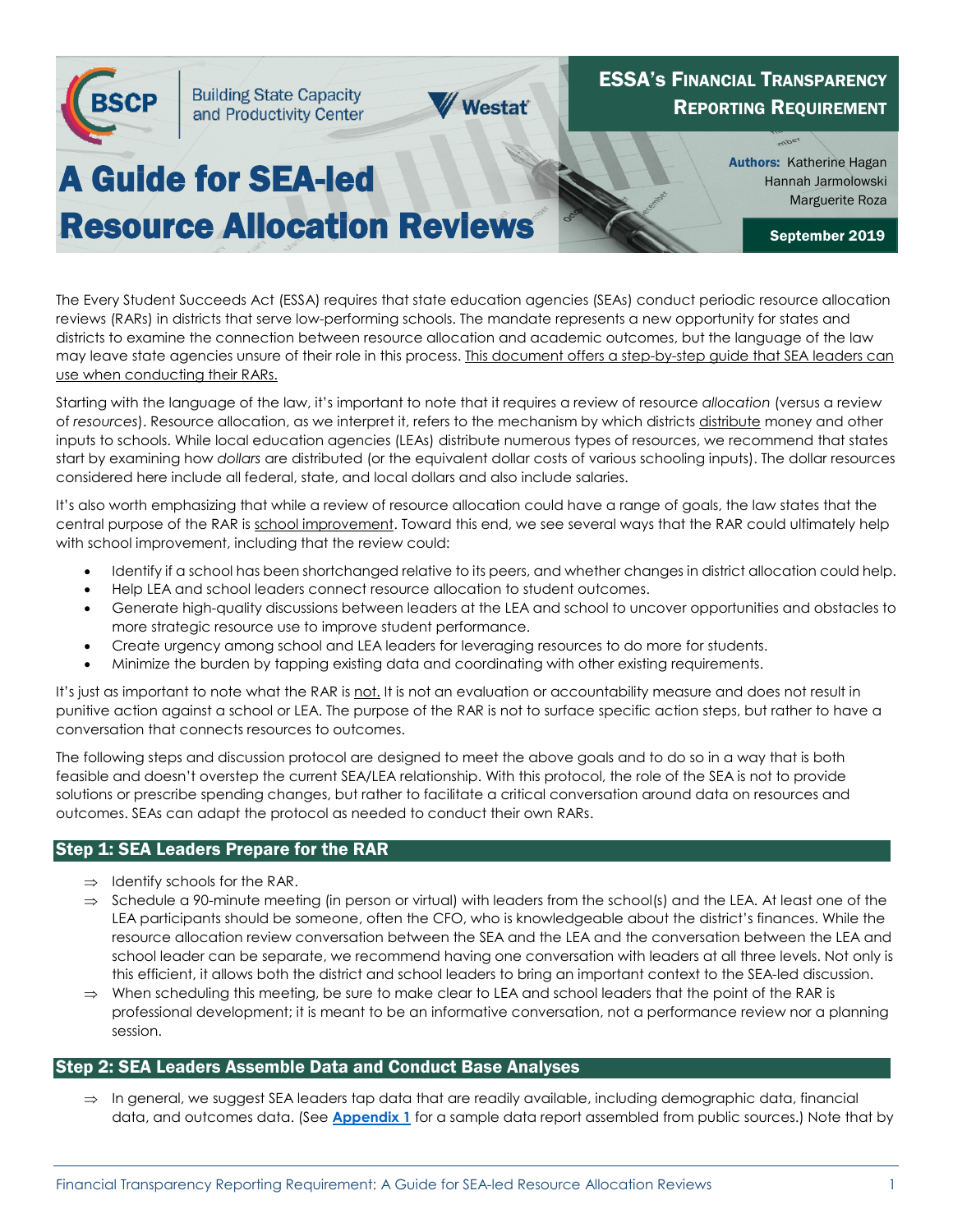June 2020, all states will have the necessary per-pupil spending data for each school, as required by ESSA, and as a result, it should become easier to assemble these figures or pull them down from an **[existing source](https://newyork.edtrust.org/ny-school-funding/)**.

- ⇒ To facilitate a discussion about resource allocation, it is helpful to include a bar graph of all district schools arrayed by per-pupil spending (see Figure 1) so that school leaders might see how their resources compare to those of other schools in the district.
- ⇒ If feasible, SEA leaders might assemble a scatterplot comparing per-pupil spending to performance across demographically similar schools across the state (see Figure 2).





Lower-performing schools

**Figure 2. Schools: Dollars spent per student vs. math scores\*** 



**Spending per student** 

\*For schools with 25%-50% of student population eligible for free or reduced-price lunch (FRL).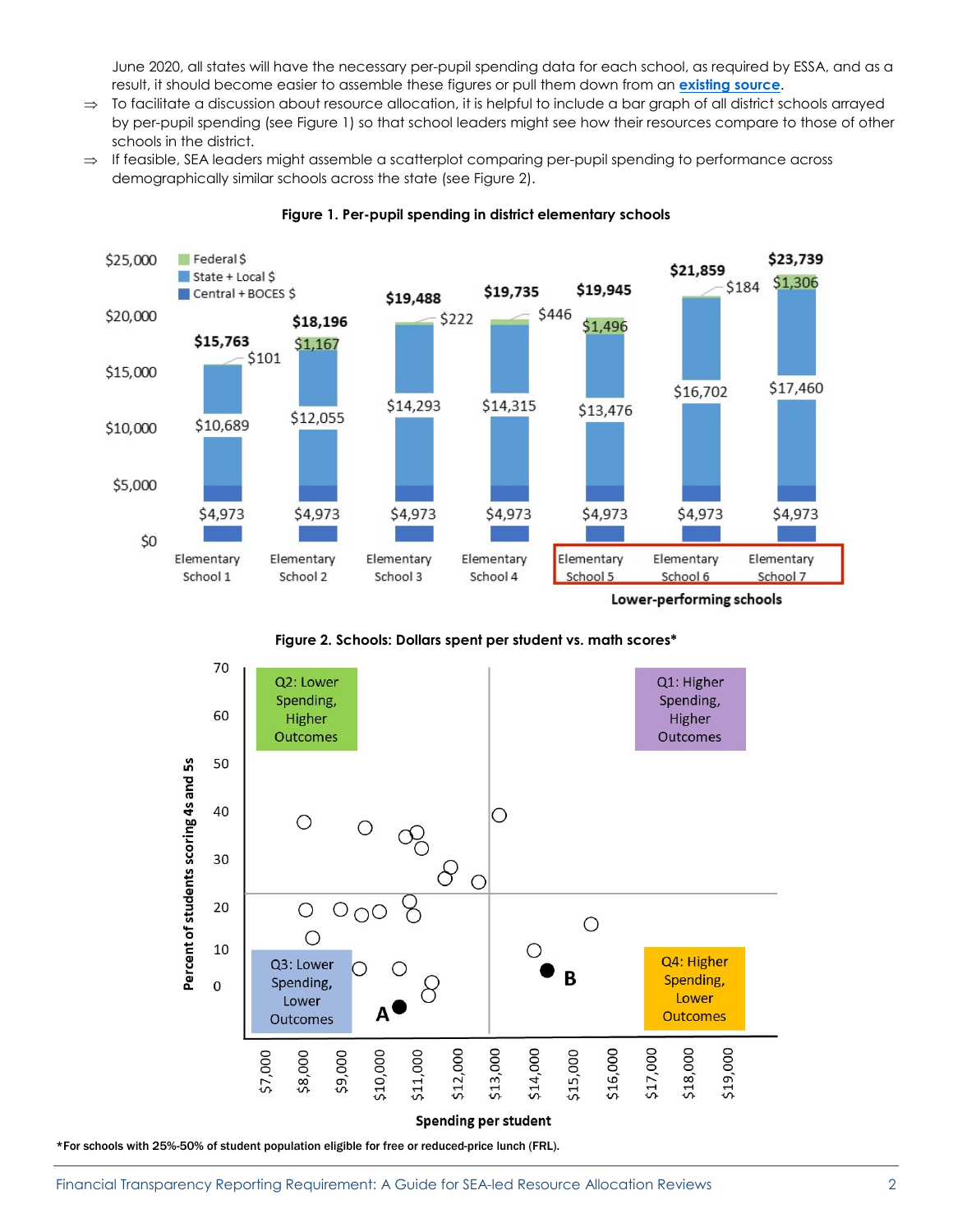## Step 3: SEA Leaders Share Data with LEA Leaders

⇒ Provide data to the LEA leader with instructions to also share with school leaders (and school staff, if desired) in advance of discussion.

## Step 4: SEA Leaders Administer Discussion Protocol

*The first part of the protocol will likely surface different issues with different LEAs and schools. For example, if the school targeted for resource allocation review receives less money per pupil than other schools in the district or than other similar peers, the district may want to rethink its allocation strategy. Conversely, if the school receives more money per pupil, the data might spark discussion about resource types and efficiency. In either case, district and school leaders can discuss*  resource equity, how resources are applied in schools, the role of teacher experience and salary, and what is and isn't *working for students.*

- ⇒ **A. SEA leader invites questions from LEA and school leader on the data provided** 
	- LEA and school leader ask questions [5 minutes]
	- SEA leader responds where feasible and acknowledges that data are inherently incomplete in that they do not capture all the relevant detail of the LEA, school, community, and context [5 minutes]
- ⇒ **B. SEA leader asks LEA leader to briefly describe the LEA's current [resource allocation methodology](https://www2.ed.gov/policy/elsec/leg/essa/snsfinalguidance06192019.pdf)** (Note that the federal Supplement, Not Supplant requirement calls for districts to be able to articulate a "resource allocation methodology" used to allocate resources to schools. A resource allocation methodology might be a staffing formula, **[student-based allocation](https://edunomicslab.org/wp-content/uploads/2018/12/SBA-101-Webinar-11.2018.pdf)**, or some combination thereof.)
	- LEA leader describes the LEA's methodology [5 minutes]
	- SEA and school leader are invited to ask clarifying questions [3 minutes]
	- LEA leader responds [2 minutes]
- ⇒ **C. SEA leader asks LEA and school leader to reflect on the level of dollar resources allocated to the school** 
	- School leader offers any reactions [5 minutes]
	- LEA reflects/responds [5 minutes]
- ⇒ **D. SEA leader invites reflection on how to better leverage resources to do more for students (including changing the mix of resources)** 
	- School leader reflects [10 minutes]
	- LEA leader reflects and responds [10 minutes]
	- School leader responds [5 minutes]
- ⇒ **E. SEA leader invites discussion of possible opportunities and barriers** 
	- SEA leader recites back any possible opportunities for change identified by LEA or school leader and acknowledges any barriers [5 minutes]
	- School leader reflects and responds [5 minutes]
	- LEA leader reflects and responds [5 minutes]
- ⇒ **F. LEA and school leader reflect on discussion and identify next steps** 
	- LEA leader reflects and offers any other thoughts or next steps [5 minutes]
	- School leader reflects and offers any other thoughts or next steps [5 minutes]
	- SEA leader summarizes responses and any next steps [5 minutes]

## Step 5: Additional SEA followup to increase overall effectiveness of the RAR

*After the protocol is completed, SEA leaders can take additional steps to improve the RAR process going forward, and to help LEA and school leaders connect resource allocation and student outcomes, as well as create urgency for leveraging resources to do more for students:*

- ⇒ Invite feedback on the conversation and discussion protocol from LEA and school leader(s) in order to assess effectiveness and make any necessary adjustments.
- $\Rightarrow$  Host follow-up meetings with LEA and school leader(s) at 3, 6, and 12 months to again reflect on the data, progress, opportunities, and barriers.
- ⇒ Reflect on the following to see if other changes are warranted:
	- Were SEA and LEA leaders comfortable in discussing finances? (Does the state need to modify certification requirements or trainings to increase financial fluency?)
	- How well are the RARs integrated with the state's other current school improvement strategies? (Are there ways to ensure that the RAR works to enrich current efforts and does not feel like another box to check?)